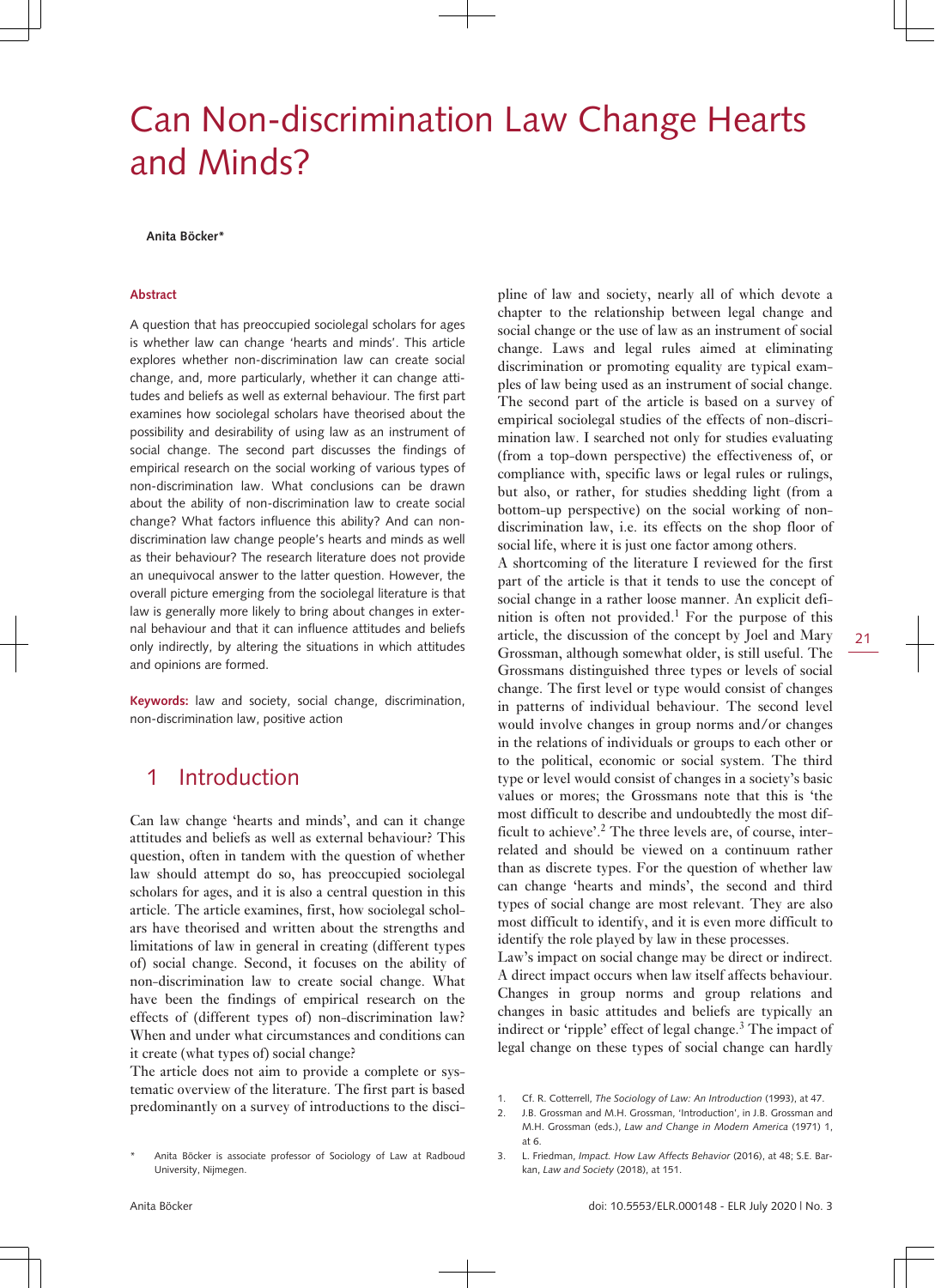be measured, as law is just one factor among others that play a role in such processes. Moreover, legal change is often itself an effect of social change. There is often a reciprocal relationship between legal and social change in the sense that social forces or movements and social change help to put in place new legislation that, in turn, spurs further change.

As a final preliminary remark, although this article focuses on the role that law can play in creating social change and promoting equality, it should be recognised that throughout history there have been more examples of law being used to maintain the status quo. Law, as many introductions to the sociology of law point out, has a tendency towards conservatism:

Once a scheme of rights and duties has been created by a legal system, continuous revisions and disruptions of the system are generally avoided in the interests of predictability and continuity.<sup>4</sup>

Moreover, certain kinds of discrimination are inherent in law itself: 'The law in its majestic equality … forbids the rich as well as the poor from sleeping under bridges, begging in the streets, and stealing bread.'<sup>5</sup>

# 2 Theorising on the Relation between Law and Social **Change**

This section examines how sociolegal scholars have theorised about law's ability to bring about social change. Over the last two centuries, views on the relationship between law and social change have changed. The prevailing view has long been that law merely reflects the sense of justice and the current mores and opinions of the population; rather than an independent force acting on society, law was seen as an aspect of society. This started to change in the late eighteenth century, a period of rapid social change in Europe. Jeremy Bentham (1748-1832), English philosopher and jurist, and one of the founders of utilitarianism, advocated that legal reforms should respond quickly to new social needs. However, he also held that 'legislation has the same centre with morals, but not the same circumference',<sup>6</sup> meaning that law and morality have a common goal, namely to regulate people's behaviour in such a way as to produce the greatest possible sum of good, but differ in their extent:

[T]here are many acts useful to the community which legislation ought not to command. There are also

many injurious actions which it ought not to forbid, although morality does so.<sup>7</sup>

One reason for this difference is, according to Bentham, that legal duties and offences must be defined in a very clear and precise manner, which is simply not possible for many moral duties or vices.<sup>8</sup>

In the early twentieth century, the prevailing view on the relationship between law and society still held that legal change could not have an impact unless it conformed to prevailing trends in social mores and norms. In his classic work *Folkways*, American sociologist William Graham Sumner (1840-1910) posited that 'legislation cannot make mores' (often misquoted as 'stateways cannot change folkways').<sup>9</sup> Sumner wrote, among other topics, about race relations in southern US society, pointing out that after the civil war, the whites had not been 'converted from the old mores', and that attempts to control the new order by legislation had been vain.<sup>10</sup> Sumner did not claim that it is absolutely impossible to induce a change in mores or customs, but he emphasised that legislation alone would not restrain people from doing what they have always believed to be right or appropriate or make them do something they have always thought wrong or unwise. Lawmakers should therefore estimate the probable support for proposed changes and the amount of enforcement power probably required.<sup>11</sup>

In the course of the twentieth century, law, and especially legislation, came to be seen as separate from the society it regulates, and it came to be used as an instrument for social engineering in ways these earlier writers could not have imagined.<sup>12</sup> This development is mirrored in twentieth-century sociolegal writing. Arguments against the possibility and desirability of using law to induce social change were, as Yehezkel Dror put it, 'overruled by the facts of reality', and the growing use of law as an instrument of social change came to be seen as a characteristic of modern society that required intensive study.13 Many twentieth-century sociolegal scholars reflected on the advantages and limitations of law as an instrument of social change. Most of them, however, avoided making generalised statements about the role of law in social change.<sup>14</sup>

Section 2.1 provides an overview of what contemporary law and society scholars regard as strengths and limitations of law as an instrument of social change. Section

- 11. H.V. Ball, G.E. Simpson & K. Ikeda, 'Law and Social Change: Sumner Reconsidered', 67 *American Journal of Sociology* 532, at 538 (1962).
- 12. Cf. Cotterrell, above n. 1, at 44-6; S. Vago and S.E. Barkan, *Law and Society* (2018), at 208-10.
- 13. Y. Dror, 'Law and Social Change', 33 *Tulane Law Review* 787, at 796 (1958-1959).
- 14. Cf. J. Morison, 'How to Change Things with Rules', in S. Livingstone and J. Morison (eds.), *Law, Society and Change* (1990) 5.

<sup>4.</sup> S. Vago, *Law and Society* (2012), at 21-2.

<sup>5.</sup> D. Black, *The Behavior of Law* (1989), at 72.

<sup>6.</sup> J. Bentham, *An Introduction to the Principles of Morals and Legislation* (1907) (first printed 1780), at 60.

<sup>7.</sup> *Ibid.*, at 60.

<sup>8.</sup> *Ibid.*, at 60-1.

<sup>9.</sup> W.G. Sumner, *Folkways: A Study of the Sociological Importance of Usages, Manners, Customs, Mores, and Morals* (1960) (first printed 1907), at 81.

<sup>10.</sup> *Ibid.*, at 81.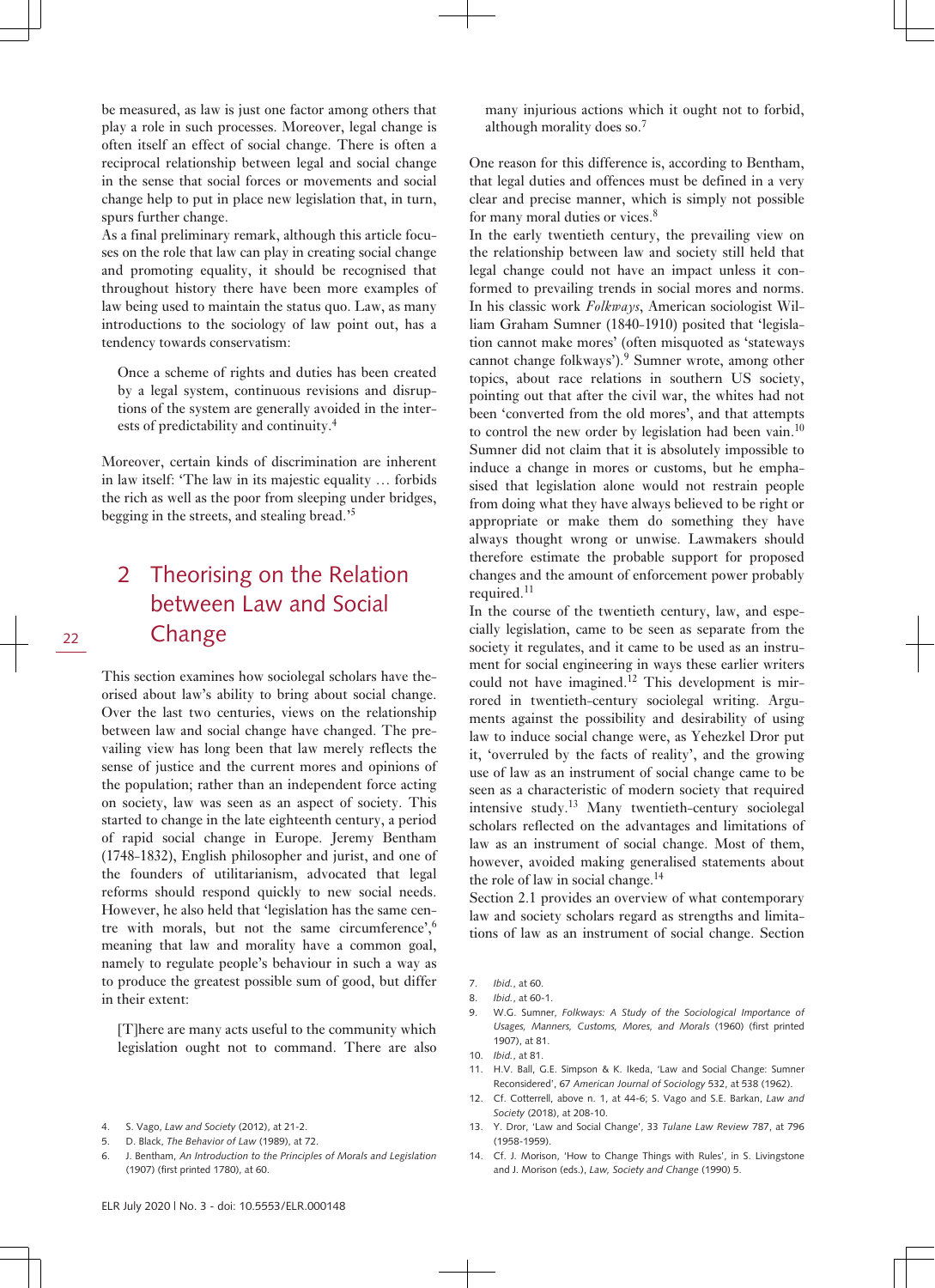2.2 takes a brief look at attempts to specify factors and conditions maximising the impact of legal change. Section 2.3 examines John Griffits' attempt to develop a systematic sociological theory of the social impact of law.

### **2.1 Strengths and Limitations of Law as an Instrument of Social Change**

Most sociolegal scholars would agree that there are a few important advantages of law in creating social change.<sup>15</sup> The first is the binding force of law. Particularly in parliamentary democracies, people tend to consider law as something that should be obeyed. An important factor is the belief in legitimate authority, or, as Lawrence Friedman put it:

People obey the law, 'because it is the law.' … If they were forced to explain why, they might refer to some concept of democracy, or the rule of law, or some other popular theory sustaining the political system.<sup>16</sup>

Steven Vago regarded the socialisation process as an important factor in the binding force of law: 'People, in general, are brought up to obey the law. The legal way of life becomes the habitual way of life.' Moreover, as this habitual way of life 'requires less personal effort than any other and caters well to a sense of security … it also pays to follow the law'.<sup>17</sup>

Another advantage of law as an instrument of social change is that 'it is backed by mechanisms of enforcement and sanctions'.18 Alternatively, as Friedman put it,

Law has its hidden persuaders  $-$  its moral basis, its legitimacy – but in the last analysis it has force, too, to back it up.… This is the fist inside its velvet glove.<sup>19</sup>

Some people may obey the law merely to avoid punishment. However, most sociolegal scholars would probably agree with Tom Tyler's assessment that people, in general, obey the law not primarily because they believe they will be punished for disobedience but because 'they believe it is proper to do so'.<sup>20</sup>

Other scholars pointed to law's ability to shape bargaining and dispute handling processes outside the courts, in everyday social life. Parties in a dispute 'do not bargain in a vacuum …. They bargain in the shadow of the law'. The outcome that the law will impose if no agreement is reached casts its shadow over private negotia-

- 15. *See, e.g.*, Vago, above n. 4, at 319 ff.
- 16. L. Friedman, *The Legal System: A Social Science Perspective* (1975), at 114.
- 17. Vago, above n. 4, at 323.
- 18. *Ibid.*, at 320.
- 19. L.M. Friedman and G.M. Hayden, *American Law: An Introduction*  $(2017)$  at  $263-4$ .
- 20. T. Tyler, *Why People Obey the Law* (1990); T. Tyler, 'Multiculturalism and the Willingness of Citizens to Defer to Law and to Legal Authorities', 25 Law & Social Inquiry *983, at 984 (2000).*

tions; it gives the parties in a dispute certain 'bargaining endowments'.<sup>21</sup>

Because of these strengths, and particularly because of law's legitimate authority, social movements may see litigation as an effective tool in helping advance their aims. Steven Barkan emphasised the indirect benefits of legal mobilisation:

[Even if it] does not produce significant tangible results in and of itself, it may still give aggrieved groups a sense of legal entitlement by suggesting that their claims and grievances are in fact their legal rights. This sense may in turn give them new hope for social and political change and spur members of these groups to work for such change.<sup>22</sup>

Law thus offers important advantages as an instrument of social change. However, the lists of limitations that can be found in introductions to the field of sociology of law are much longer.

Some limitations are inherent in the law itself. First, as was already argued by Sumner, legislation cannot enforce itself. In an article entitled *The Limits of Effective Legal Action*, Roscoe Pound pointed out that a statutory rule (unlike common-law rules) is made a priori and is not necessarily a 'living rule' when it is laid down. Statutory rules cannot enforce themselves:

Human beings must execute them, and there must be some motive setting the individual in motion to do this above and beyond the abstract content of the rule and its conformity to an ideal justice or an ideal of social interest.<sup>23</sup>

Pound concluded that lawmakers must therefore study how to ensure that people will have a motive for mobilising the law 'in the face of the opposing interests of others in infringing it'.<sup>24</sup> A second limitation, which was already mentioned by Bentham, is that if laws are to be applied and enforced by courts or other legal actors, a high degree of clarity must be sought. Pound therefore held that law, unlike morals, can only be used to control external, observable behaviour. He gave as an example that law cannot protect against purely subjective mental suffering because of 'obvious difficulties of proof'.<sup>25</sup>

Other limitations originate from a variety of forces that directly or indirectly may reduce law's ability to create change. Steven Vago distinguished between social, psy-

- 21. R.H. Mnookin and L. Kornhauser, 'Bargaining in the Shadow of the Law: The Case of Divorce', 88 *Yale Law Journal* 950, at 968 (1979). It should not be assumed, however, that disputes are always transformed into the language of the law; in many disputes, people may choose between several different types of norms. *See* H. Jacob, 'The Elusive Shadow of the Law', 26 *Law & Society Review* 565 (1992).
- 22. Barkan, above n. 3, at 160.
- 23. R. Pound, 'The Limits of Effective Legal Action', 3 *American Bar Association Journal* 55, at 69 (1917); *see also* Cotterrell, above n. 1, at 51 ff.; M. Berger, *Equality by Statute: The Revolution in Civil Rights* (1968), at 219.
- 24. Pound, *ibid.*, at 70.
- 25. *Ibid.*, at 66.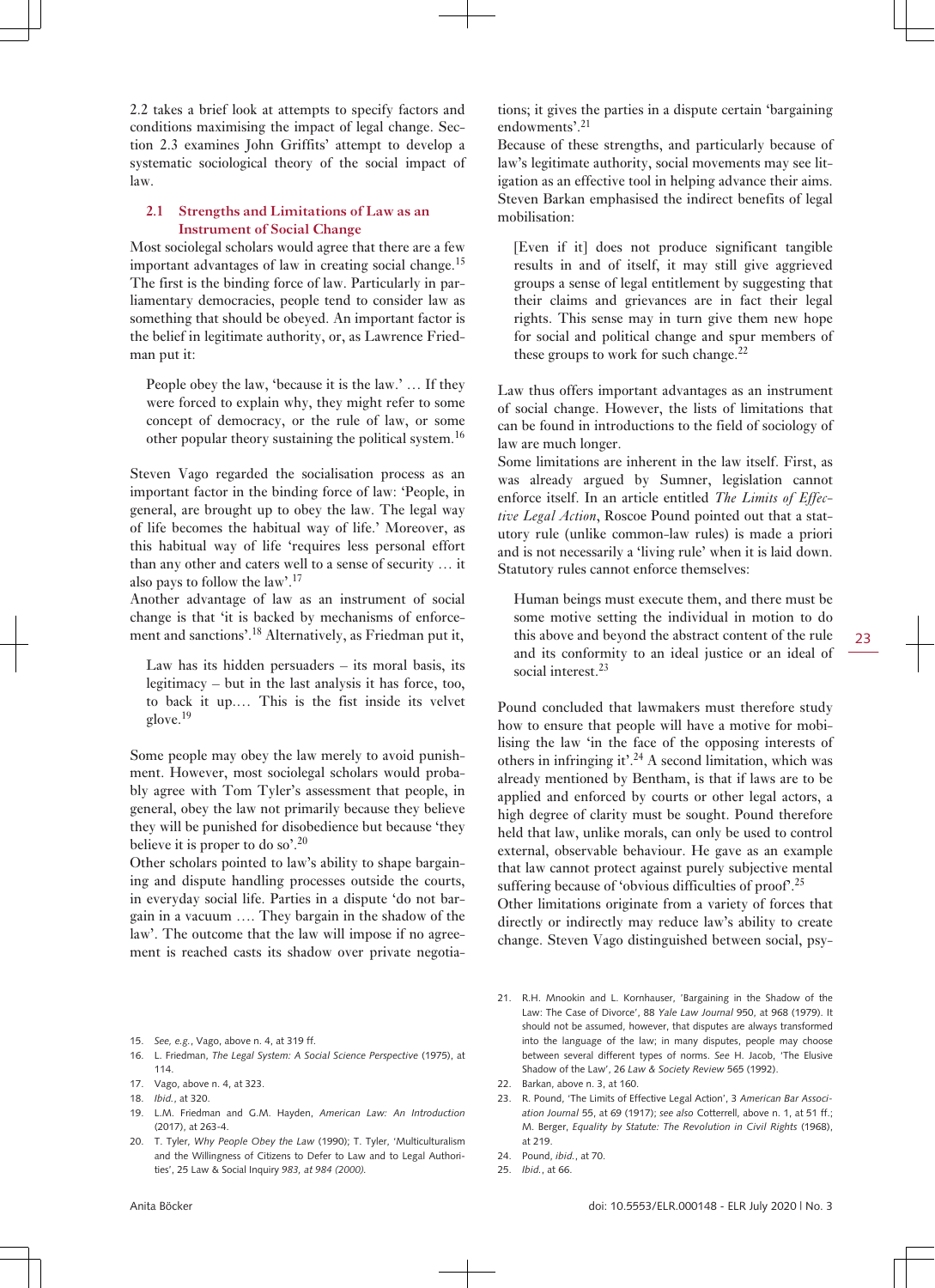chological, cultural and economic factors. Social factors include vested interests:

The acceptance of almost any change through law will adversely affect the status of some individuals or groups in society, and to the degree that those whose status is threatened consciously recognize the danger, they will oppose the change. $^{26}$ 

Habit is a psychological factor that may act as a barrier to change: 'Once a particular form of behavior becomes routinized and habitual, it will resist change.'<sup>27</sup> Cultural factors include ethnocentrism: '[F]eelings of superiority by whites have hindered integration efforts in housing, employment and education among many areas in the context of race relations.'<sup>28</sup> Last but not least, economic factors may form a barrier to changes that might otherwise be readily adopted. Vago gives as an example that the administrative costs associated with affirmative action programmes in the United States were resisted in many academic circles and contributed to demands for modification of a variety of laws affecting higher education.<sup>29</sup>

Law's ability to create social change also depends on the type of change sought. Yehezkel Dror distinguished between 'emotionally neutral' and 'expressive and evaluative' areas of activity, arguing that the latter are far more resistant to changes imposed by law. Dror referred to studies of the reception of western European law in Turkey, which showed that

aspects of social action of a mainly instrumental character, such as commercial activities, were significantly influenced by new law, while those aspects of social action involving expressive activities and basic beliefs and institutions, such as family life and marriage habits, were very little changed despite explicit laws trying to shape them.<sup>30</sup>

Other authors likewise argued that law is 'generally more likely to bring about changes in what may be called external behavior'.31 According to some, the use of law to change deep-rooted attitudes and beliefs by imposing legal duties that require such changes is fraught with problems. Legal sanctions are useless and may even have perverse effects.32 Allott refers to the notion of 'superficial conformism'. People who feel that their opinions are contradictory to the 'official and general line of thought' will keep these opinions to themselves and conform in their outward response to what they think is the permitted line. $33$ 

- 28. *Ibid.*, at 335.
- 29. *Ibid.*, at 336.
- 30. Dror, above n. 13, at 800.
- 31. Vago, above n. 4, at 329.
- 32. *See, e.g.*, Cotterrell, above n. 1, at 54; M. Wood, 'EC 1992: Free Market Framework or Grand Design', in S. Livingstone and J. Morison (eds.), *Law, Society and Change* (1990) 185.
- 33. A.N. Allott, *The Limits of Law* (1980), at 231.

A few authors are more optimistic about law's ability to change basic attitudes and beliefs.<sup>34</sup> According to Vago, 'changes in external behavior are, after a while, usually followed by changes in values, morals, and attitudes'.<sup>35</sup> Friedman refers to experimental studies that showed that people tend to change their minds about moral propositions when they find out what 'the law' has to say.<sup>36</sup> Thus, it would seem that the law's 'legitimate authority' can wield influence over attitudes as well as behaviour. Of course, this presupposes that people are aware of what the law says – which in practice is often not the case.<sup>37</sup>

Even optimistic authors assume that law can influence attitudes and beliefs only indirectly. According to Friedman, the impact of legal change is 'mediated and influenced by some sort of learning process – a complicated process – that takes place within society'.<sup>38</sup> William M. Evan assumed that legal change may produce changes in attitudes and beliefs through two interrelated processes: a process of institutionalisation (the establishment of a norm with provisions for its enforcement) and a process of internalisation (the incorporation of the value(s) implicit in the law). 'Law … can affect behavior directly only through the process of institutionalization; if, however, the institutionalization process is successful, it, in turn, facilitates the internalization of attitudes or beliefs.'<sup>39</sup>

### **2.2 Attempts at Specifying Conditions That Maximise the Impact of New Laws**

Various scholars have tried to specify the conditions under which a new law is likely to effectively influence behaviour and, perhaps, attitudes. Evan, writing with the US experience with law and racial desegregation in mind, hypothesised that seven conditions are necessary for law 'to perform an educational function' – conditions that, he stressed, are not always possible to achieve:

- 1. The source of the new law should be perceived as authoritative.
- 2. The rationale for the new law should clarify its continuity and compatibility with existing institutionalised values.
- 3. Publicity surrounding the new law should emphasise that similar laws have proven helpful in other countries or settings.
- 4. The enforcement of the law must be aimed at making the change in a relatively short time, so as to minimise the chances of the growth of organised or unorganised resistance.
- 34. For a more extensive overview, *see* A. Kok, 'Is Law Able to Transform Society', 127 *South African Law Journal* 59, at 71 ff. (2010).
- 35. Vago, above n. 4, at 329.
- 36. Friedman (1975), above n. 16, at 115.
- 37. Friedman (2016), above n. 3, at 14.
- 38. *Ibid.*, at 72.
- 39. W.M. Evan, 'Law as an Instrument of Social Change', in A.W. Gouldner and S.M. Miller (eds.), *Applied Sociology: Opportunities and Problems* (1965) 285, at 286.

<sup>26.</sup> Vago, above n. 4, at 331.

<sup>27.</sup> *Ibid.*, at 333.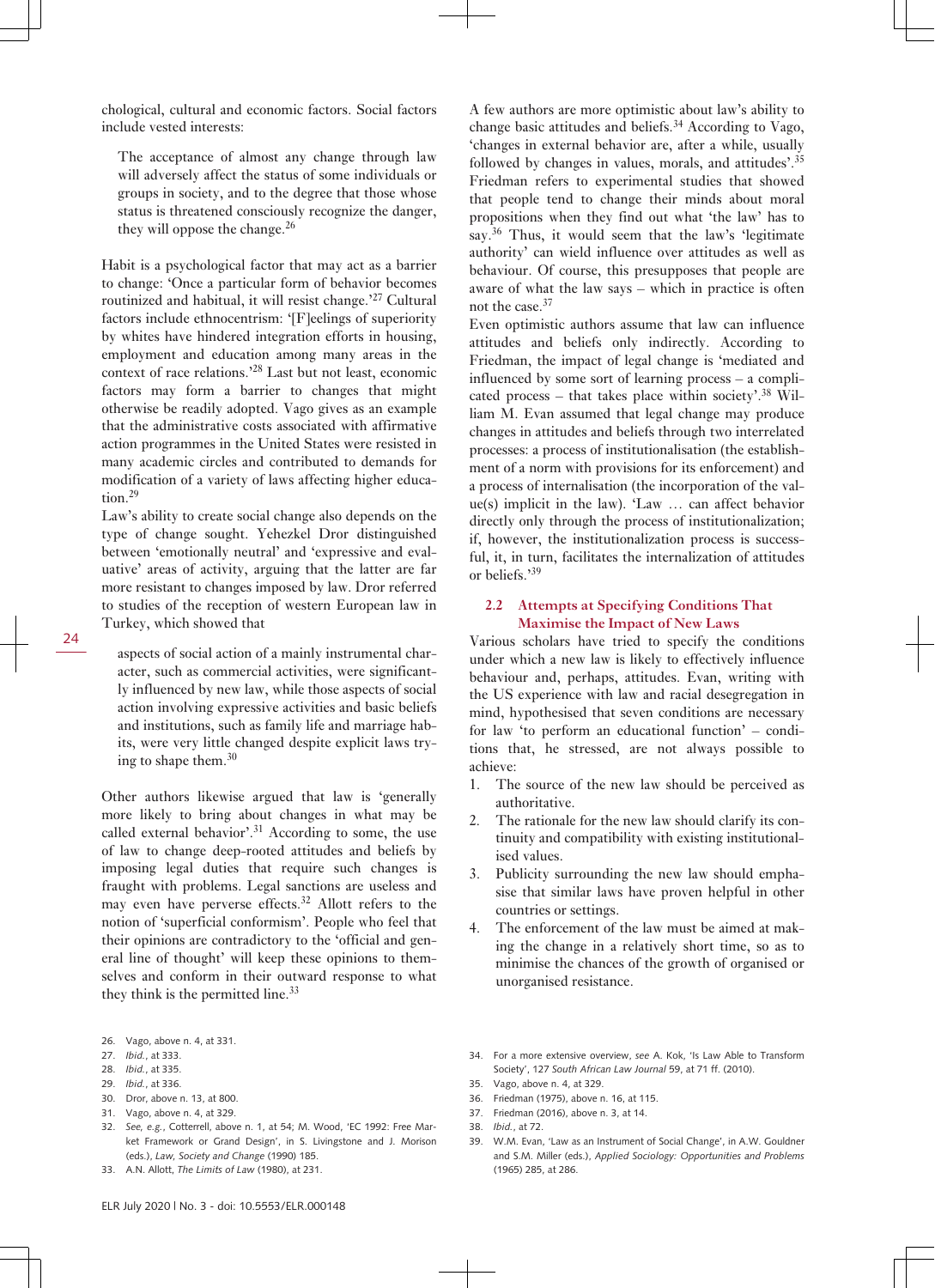| Instrumentalist approaches                                                                                                                                                                                                                                                                  | Social working approach                                                                                                                                                                                                                                                                                                                                      |
|---------------------------------------------------------------------------------------------------------------------------------------------------------------------------------------------------------------------------------------------------------------------------------------------|--------------------------------------------------------------------------------------------------------------------------------------------------------------------------------------------------------------------------------------------------------------------------------------------------------------------------------------------------------------|
| Atomistic individualism: Society is seen as made up of individuals<br>who behave like rational actors, bound together by the state<br>organisation and not by anything else.                                                                                                                | People are fundamentally social beings: Legal rules are addressed<br>to social beings acting in a specific social context, not to asocial<br>rational actors seeking to maximise their preferences.                                                                                                                                                          |
| Perfect legal knowledge: The social space between the state and<br>the individual is conceived of as a normative vacuum through<br>which the commands of the legislature pass unmediated and<br>untransformed by intervening social rules and structures on their<br>way to the individual. | Legal knowledge is socially contingent: The message about the<br>law that ultimately comes to an actor's attention is seldom the<br>same as what the legislature intended. The transmission process<br>is a transformation process in which the message gets simplified<br>and otherwise distorted and enriched with all sorts of additional<br>information. |
| Legal monism: The state is assumed to have an effective<br>monopoly over the regulation of interaction that (except in<br>some extremely deviant situations such as the mafia) excludes<br>other sources of regulation as important influences on behav-<br>jour.                           | Legal pluralism: The state is but one of many sources of regula-<br>tion, and for individuals engaged in social interaction, the behav-<br>ioural expectations of the state are frequently less well known,<br>less clear and less pressing than those of other sources of regula-<br>tion that are closer to the scene.                                     |
| Legislative autonomy: The legislature is treated as external to<br>and independent of the social context in which legal rules are<br>effective.                                                                                                                                             | Inseparability of legislation from social life: Legislation is an inte-<br>gral part of processes of ordering, conservation and change in<br>society; it is not a distinct and autonomous force acting on those<br>processes.                                                                                                                                |
|                                                                                                                                                                                                                                                                                             | <b>SALES</b>                                                                                                                                                                                                                                                                                                                                                 |

- 5. The enforcement agents must themselves be committed to the behaviour required by the law, even if not to the values implicit in it.
- 6. Positive as well as negative sanctions should be used to help ensure compliance.
- 7. Effective protection and resources should be provided for people who would suffer from evasion or violation of the law by other people.<sup>40</sup>

Similar listings, mostly based on common sense and inductive reasoning on the basis of a few specific cases, were drawn up by other scholars.<sup>41</sup> Although a wealth of empirical studies on law's impact on behaviour have been undertaken in the half-century since Evan wrote his still often-cited essay, a recent review concludes that it is hardly possible to draw general conclusions about the conditions under which new laws are most likely to have an impact: 'Much more research is needed. More replications. More attempts at pulling the strands together. Otherwise, everything depends. On time. On place. On situation.'42 Friedman's synthesis study nevertheless shows that the potential for legal impact is greater when four factors coincide: ample publicity, a proper mix of rewards and punishments, peer pressure supporting obedience to the new law, the new law appealing to the sense of conscience and prevailing moral views of the public at which it is aimed.

### **2.3 Griffiths' Theory of the Social Working of Law**

An attempt to develop a systematic sociological theory of the social impact of law was made by John Griffiths. Griffiths was motivated by puzzlement:

It is hard to understand how anyone could ever expect a legislated rule to have any effect on behavior. After all, as it leaves the legislative body a law seems to be nothing more than so many ink marks on paper.<sup>43</sup>

Griffiths called his theory 'the social working approach' and set it against traditional 'instrumentalist' approaches to legislation. According to Griffiths, lawmakers and authors of impact studies tend to make four untenable assumptions about society and social life and the place therein of legal rules.44 Griffiths' theory of the social working of legal rules consists of four propositions that are simply the opposite of the basic assumptions of the instrumentalist paradigm:

Griffiths' depiction of the instrumentalist paradigm in legal impact studies is slightly caricatural. Moreover, there are many examples of sociolegal studies that do take a sociological approach. However, there have not been many attempts at developing a systematic theory of the relationship between legal and social change, and an important merit of Griffiths' social working approach is that it forces researchers to look 'bottom-up', not 'topdown'. It is not the intention of the lawmaker, but the

<sup>40.</sup> *Ibid.*, at 285.

<sup>41.</sup> *See* J.A. Kok, *A Socio-Legal Analysis of the Promotion of Equality and Prevention of Unfair Discrimination Act 4 of 2000* (2008); Kok (2010), above n. 34. Kok made a detailed analysis of four of these requirements of effective laws in his study of the potential effectiveness of a South African non-discrimination law.

<sup>42.</sup> Friedman (2016), above n. 3, at 249.

<sup>43.</sup> J. Griffiths, 'The Social Working of Legal Rules', 48 *Journal of Legal Pluralism* 1, at 4 (2003).

<sup>44.</sup> *Ibid.*, at 16.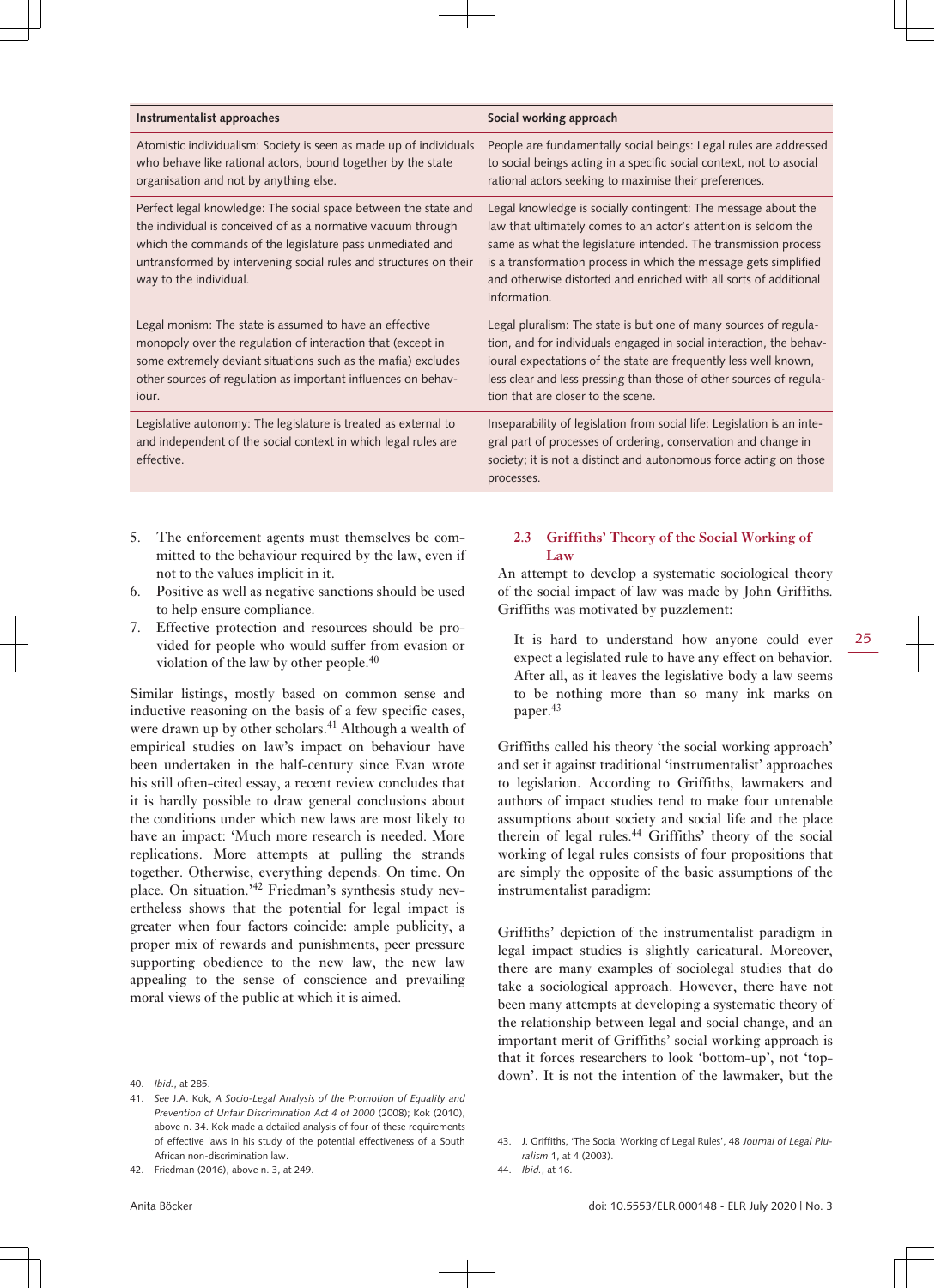'shop floor of social life', where law is only one factor amidst other factors, that should be at centre stage.

This 'shop floor of social life' can be described and analysed as a 'semi-autonomous social field' (SASF). Sally Falk Moore developed this concept in a classic article on the relationship between law and social change.<sup>45</sup> Every society, Moore argued, consists of overlapping SASFs; every individual belongs to various SASFs at any given time. An SASF can generate rules and has the means to induce or coerce compliance internally, but it is also vulnerable to rules and decisions emanating from the state and other SASFs. Examples of SASFs are families, workplaces, churches or branches of industry. According to Moore, 'the various processes that make internally generated rules effective are often also the immediate forces that dictate the mode of compliance or non-compliance to state-made legal rules'.46 Studying the operation of SASFs in which new legal rules have to unfold their effects would thus enable researchers to gain a better understanding of how legal change is really effected. Griffiths' approach was applied in several studies of the social working of non-discrimination law, which will be discussed next.<sup>47</sup>

## 3 Empirical Studies on the Social Impact of Nondiscrimination Law

26

This section turns to the findings of empirical research on the social impact of non-discrimination law. What conclusions can be drawn from this literature about the effects (or lack thereof) of non-discrimination law and the factors that explain these effects?

Non-discrimination law comes in many forms and can be used to promote equality and combat discrimination in different (direct or indirect) ways. Legislation and legal rules can be used to prohibit discrimination and provide remedies for (individual) victims; to oblige or encourage employers or other actors to take affirmative action; or to open up institutions (e.g. marriage) for groups that used to be barred from these institutions. Moreover, non-discrimination law consists not only of legislation but also of case law. In the United States, in particular, social movements have used litigation to pursue social change, and court decisions have played an important role in bringing about policies and legislation aimed at reducing racial and other discrimination.

This section discusses findings from studies on each of these types of non-discrimination law. Section 3.1 focuses on legislation based on an 'individual rights model'. Section 3.2 focuses on affirmative action law. Both types of non-discrimination law have been the subject of evaluation studies. However, rather than effectiveness or compliance evaluations, I selected studies that shed light on the social working of non-discrimination law, i.e. its effects on the shop floor of social life, where it is just one factor of many that influence behaviour. The next three subsections contain examples of other types of non-discrimination law. Section 3.3 examines the role of civil society groups in making non-discrimination law a reality on the ground. Section 3.4 examines how rules and processes within social fields may resist or support state-made non-discrimination rules. Section 3.5 *discusses the findings of* studies that focused specifically on law's ability to eliminate or reduce prejudice.

### **3.1 Legislation Based on an 'Individual Rights Strategy'**

Many non-discrimination laws are based on what has been called an 'individual rights strategy'48 or an 'individual justice model'.<sup>49</sup> This type of legislation gives individuals who belong to disadvantaged groups the right to equal treatment. To uphold this right, an individual has to take action. He or she can ask the offending party to comply with the law, and, should this claim be unsuccessful, file a complaint with a specialised agency or bring the case to court. The enforcement thus depends primarily on the action of individual victims of discrimination.

Various empirical studies have shown the limitations of this type of legislation. A first limitation is that claims and complaints tend to be limited to overt and direct forms of discrimination. For example, in the Netherlands, in the early years of the gender equality legislation, many complaints concerned job advertisements stating a preference for, or excluding, male or female applicants. One will hardly find such advertisements any more today. Legislation prohibiting discrimination may thus be effective against overt forms of discrimination. However, other (more covert, indirect or systemic) forms of discrimination, if unlawful at all, are practically impossible to recognise for individual victims.

Other limitations arise because victims who do recognise that they have been or are being discriminated, often prefer the options of 'lumping it', 'avoidance' or 'exit', rather than confront the offending party and invoke the protective measures of law. In a classic study, based on in-depth interviews with women (black, Hispanic and white) and men (black and American Indian) in the

<sup>45.</sup> S. Falk Moore, 'Law and Social Change. The Semi-Autonomous Social Field as an Appropriate Subject of Study', 7 *Law and Society Review* 719 (1973).

<sup>46.</sup> *Ibid.*, at 721.

<sup>47.</sup> J. Griffiths, 'The Social Working of Anti-Discrimination Law', in T. Loenen and P. Rodriguez (eds.), *Non-Discrimination Law: Comparative Perspectives* (1999) 313; T. Havinga, 'The Effects and Limits of Anti-Discrimination Law in The Netherlands', 30 *International Journal of the Sociology of Law* 75 (2002).

<sup>48.</sup> S. Macaulay, 'Lawyers and Consumer Protection Laws', 14 *Law and Society Review* 115 (1979); Griffiths (1999), *ibid.*; Havinga, *Ibid*.

<sup>49.</sup> C. McCrudden, 'International and European Norms Regarding National Legal Remedies for Racial Inequality', in S. Fredman (ed.), *Discrimination and Human Rights: The Case of Racism* (2001) 251. Other models distinguished by McCrudden are the 'group justice model' and 'equality as participation'.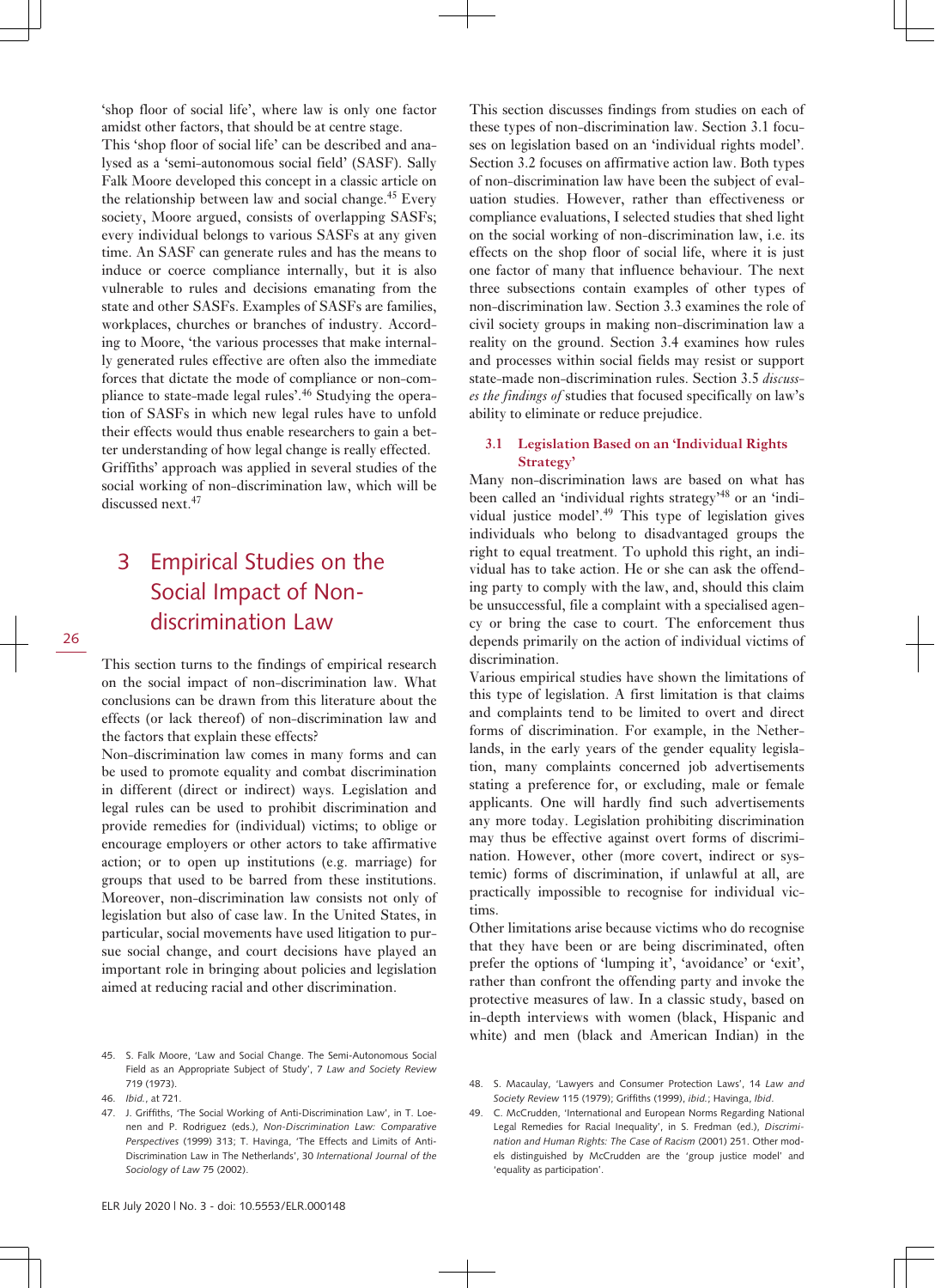United States who had experienced discrimination, Kristin Bumiller highlighted three factors that make victims of discrimination refrain from taking action and mobilising the law:

- The power disparity between the parties involved (for example, between an employee and her employer).
- The refusal to consider oneself a victim. Discrimination is seen as inevitable in the lives of disadvantaged groups; they develop an 'ethic of survival'.
- Victims' perception of the law: law is on their side (forbidding discrimination), but is it able to really help them, or will legal intervention worsen the situation?<sup>50</sup>

The same or similar barriers have been found in other studies.<sup>51</sup>

Bumiller's study built on a large survey, in which thousands of randomly selected respondents were asked what grievances they had experienced in the past three years and how they had dealt with these grievances. $52$ The researchers distinguished five stages in the development of a dispute from grievance to court filing: 1) grievance; 2) claim (the aggrieved party confronts the offending party and asks for redress); 3) dispute (the offending party rejects the claim); 4) the aggrieved party contacts a lawyer; 5) court filing. Only a small fraction of all grievances in their study reached the last stage. However, the pattern for discrimination grievances (one in seven respondents reported grievances involving racial, sexual, age, or other discrimination in employment, education or housing) clearly differed from the general pattern: grievances were less likely to lead to claims; claims were more likely to be rejected; and disputes were less likely to lead to contacts with lawyers and court filings. 'The impression is one of perceived rights which are rarely fully asserted. When they are, they are strongly resisted and pursued without much assistance from lawyers or courts.'53 Findings such as these illustrate the limitations of an individual rights strategy in legislating against discrimination.

Griffiths' social working theory was applied in a study of the effects and limits of the Dutch 1994 Equal Treatment Act, which prohibited discrimination on grounds of religion, belief, political opinion, race, sex, nationality, heterosexual or homosexual orientation and civil status in the areas of employment and goods and services

- 50. K. Bumiller, 'Victims in the Shadow of the Law: A Critique of the Model of Legal Protection', 12 *Signs* 421 (1987).
- 51. *E.g.*, B. Quinn, 'The Paradox of Complaining: Law, Humor, and Harassment in the Everyday Work World', 25 *Law & Social Inquiry* 1151 (2000); J. Verstraete, D. Vermeir, D. De Decker & B. Hubeau, *Een Vlaams antidiscriminatiebeleid op de private huurmarkt. De mogelijke rol van zelfregulering* (2017); *see also* Kok (2008), above n. 41, at 12-13: "Many South Africans have internalised discrimination and do not perceive discriminatory incidents perpetrated against them as discrimination, but as "the way things are"…. The majority of South Africans lack confidence in the courts and the justice system and have inadequate access to courts."
- 52. R.E. Miller and A. Sarat, 'Grievances, Claims, and Disputes: Assessing the Adversary Culture', 15 *Law & Society Review* 525 (1980).

provision. Tetty Havinga examined five factors or conditions that might play a role in the social working of legislation based on an individual justice model:

- Whether a specialised agency has been set up to investigate complaints, what (other) competences it has and how it uses these competences. The study found that the Equal Treatment Commission at the time took a reactive rather than a proactive approach, investigating complaints and handing down rulings but not using its competences to initiate investigations or to enforce compliance with its rulings in court. This was due to resource limitations, but partly also to the commission's preference for giving priority to its judicial tasks; at any rate it meant that the mobilisation of the law depended largely on members of the protected groups and civil society organisations.
- Whether knowledge about the legal rules is communicated to potential offenders and potential victims. The study showed that five years after its entry into force, most actors at 'the shop floor of social life' had only a vague idea about the contents of the Equal Treatment Act.
- Whether there are civil society organisations that inform, activate and support members of the protected groups in claiming their right to equal treatment. The study showed that especially in cases concerning racial discrimination, specialised (nondiscrimination) NGOs played an important role.
- Whether expert legal assistance is available for victims of discrimination. The study found that in cases concerning racial discrimination, legal assistance was mostly provided by the aforementioned specialised NGOs. Possible explanations could be the lack of competent lawyers, the relatively low monetary stakes and the expectations of victims of racial discrimination.
- Whether the social fields in which the legal norms are supposed to work tend to support or oppose the legal norms. The study found that there was more support (at least ideologically) within public sector organisations as compared with private firms, and within larger as compared with smaller firms.<sup>54</sup>

### **3.2 Affirmative Action Legislation**

Griffiths hypothesised that 'more is often to be expected from regulatory approaches that do not depend on the creation of individual rights that require mobilization and enforcement on the shop floor'.<sup>55</sup> Equal employment opportunity (or employment equity) laws are based on a 'non-individual rights' approach. This type of legislation obliges employers to engage in proactive employment practices to improve the employment opportunities of members of under-represented groups (e.g. women, racial minorities, persons with disabilities). Particularly in the United States, affirmative action laws

55. Griffiths (1999), above n. 47, at 10.

27

<sup>53.</sup> *Ibid.*, at 545.

<sup>54.</sup> Havinga (2002), above n. 47.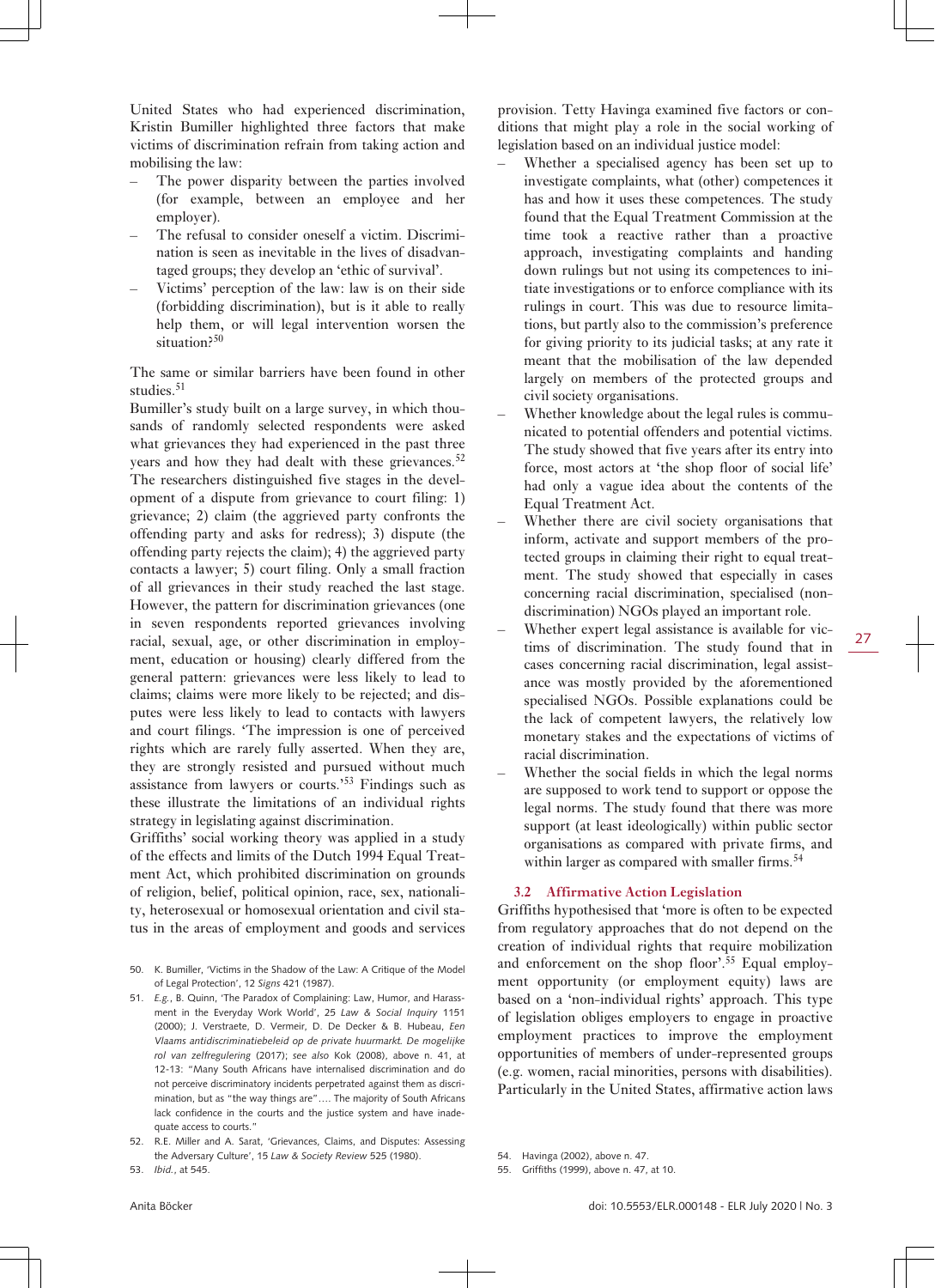have also been used to fight discrimination in the areas of education and housing.

An obvious strength of this strategy is that its effectiveness does not have to depend on actions of individual members of disadvantaged groups. It may thus be better suited to combating indirect and systemic forms of discrimination. However, a potential risk is that (some) members of majority groups perceive 'affirmative' or 'positive action' as a threat to their position. They may thus be provoked to resistance:

Few workplace policies are as controversial or divisive as affirmative action programs. They attempt to redress or reduce historical forms of discrimination based on demographic distinctions among employees, but they simultaneously mandate social categorizations on the basis of those same distinctions.<sup>56</sup>

Critics claim that affirmative action laws and policies stigmatise minority students or employees as being less than fully qualified, when in fact they may be well qualified. Another, related potential weakness is that affirmative action relies and depends on the collection and processing of data regarding membership of the designated groups. Employment equity laws require employers to collect, maintain and report information about how racial minorities, women and/or persons with disabilities are represented across occupational categories and salary levels within their workforce. They are required to identify areas of under-representation and to set goals for improvement by comparing the information about their own workforce to data on the availability of racial minorities, women and/or people with disabilities in relevant labour markets. The effectiveness of affirmative action thus depends on the quality and accuracy of both types of data.

Various studies have evaluated the effects of employment equity laws in Canada and the Netherlands, among other countries. Studies of the impact of Canada's federal employment equity legislation found that it did make a difference for the representation rates of the designated groups, though more so for those of women and visible minorities than for those of aboriginal people and persons with disabilities. Moreover, progress differed across sectors and occupations.<sup>57</sup> Carol Agocs examined two contrasting explanations for the limited results. The first was that the legislation itself was flawed. An essential weakness would be its reliance on data collected through self-identification. Increases in the representation of, in particular, aboriginal people and persons with disabilities might be partly attributable to changes in the rates of self-identification. However, Agocs found it more likely that the limited results stemmed 'from a failure of employers to implement the Act, and of government to enforce it and hold employers accountable for lack of compliance'.<sup>58</sup> This gap between policy and practice might in turn be explained by the lack of political will to provide adequate provisions for monitoring and enforcing compliance. For example, employers covered by the Employment Equity Act were subject to compliance audits by the Canadian Human Rights Commission, but the Act forbade the commission to impose quotas on employers even when they were not in compliance. Enforcement by the commission was also hampered by resource limitations. Employers with more than 100 employees were required to implement employment equity as a condition for bidding on contracts with the federal government, but the review process appeared to be extremely lenient. In addition, Agocs pointed to ongoing structural changes in the labour market and the nature of work:

Employment equity policy assumes long-term jobs with somewhat specialized job descriptions, not the 'flexible' and contingent jobs favored by many employers today, or the very small businesses or selfemployment arrangements that are becoming common, particularly among women.<sup>59</sup>

Trends such as these might worsen the position of the designated groups in the labour market, and the current employment equity legislation was not likely to address them effectively.

The Netherlands had employment equity legislation in place in the years 1994-2004. The objective of the Dutch Employment Equity Act (Wet Bevordering Evenredige Arbeidsdeelname Allochtonen) was to improve the position of ethnic minorities in the labour market. The Dutch law was modelled on the Canadian legislation. However, it did not rely on data based on self-identification but on 'objective' data, i.e. information on the country of birth of one's parents. A study of the drafting stage and the first five years of the legislation found that there was a lot of resistance against the collection and registration of these data, most fiercely from employers (because of the administrative burden) but also from employees and others (who had principal objections to the registration of data on people's race or ethnicity).60 Moreover, the study found that the Dutch law's approach was weakened by political compromises even more than was the case with its Canadian counterpart. The drafters of the law did not attach meaningful sanctions to non-compliance with the requirements imposed by the law. Publicity was expected to be an effective measure to achieve compliance. Employers were obliged to deposit annual reports with the Cham-

<sup>56.</sup> D.A. Harrison, D.A., Kravitz, D.M. Mayer, L.M. Leslie & D. Lev-Arey, 'Understanding Attitudes Toward Affirmative Action Programs in Employment: Summary and Meta-Analysis of 35 Years of Research', 91 *Journal of Applied Psychology* 1013, at 2013 (2006).

<sup>57.</sup> C. Agocs, 'Canada's Employment Equity Legislation and Policy, 1987-2000: The Gap between Policy and Practice', 23 *International Journal of Manpower* 256 (2006); C. Agocs (ed.), *Employment Equity in Canada. The Legacy of the Abella Report* (2014).

<sup>58.</sup> Agocs (2006), *ibid.*, at 270.

<sup>59.</sup> *Ibid.*, at 274.

<sup>60.</sup> P. Jonkers, *Diskwalificatie van wetgeving. De totstandkoming en uitvoering van de Wet Bevordering Evenredige Arbeidsdeelname Allochtonen (Wbeaa)* (2003); A.P. Jonkers and P.E. Minderhoud, 'The Dutch Employment Equity Act: An Analysis from the "Poldermodel" Perspective', in F. van Loon and K. van Aeken (eds.), *60 maal recht en 1 maal wijn. Liber Amicorum prof. dr. Jean van Houtte* (1999) 530.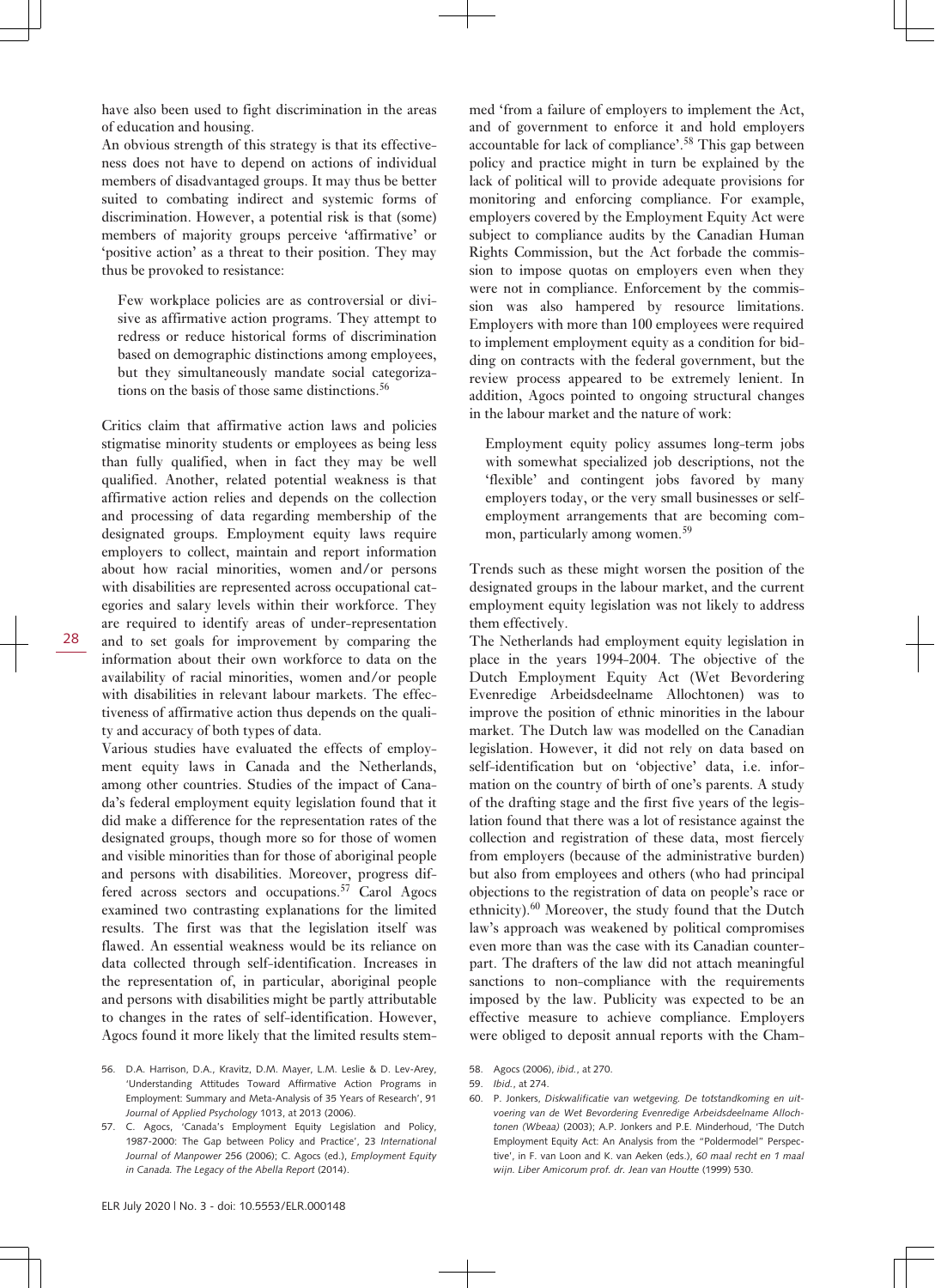bers of Commerce, and third parties had a right of access to these reports. However, many employers did not comply and got away without any repercussions.<sup>61</sup> The representation rates of the designated groups nevertheless improved during the years the legislation was in force. The favourable economic situation probably helped a lot in achieving these results.

Studies on the implementation of affirmative action legislation in the United States have likewise shown the importance of enforcement of requirements. Executive Order 11246 requires firms that do business with the federal government to take affirmative action to ensure that job applicants are employed and that employees are treated during employment without regard to their race, colour, religion, sex or national origin. A study of its effects concluded that during the initial years, when this affirmative action requirement was vigorously enforced, the representation rates of black men and women increased significantly faster in contractor than in noncontractor firms. However, this progress stopped in the 1980s, when enforcement budgets and staff were reduced.<sup>62</sup> Another American study, on affirmative action programmes for minority students, found evidence that affirmative action programmes can stigmatise minority students. However, the researchers concluded that this finding 'tells us less about the inherent weakness of affirmative action than about the poor fashion in which programs are carried out'.<sup>63</sup> Referring to social psychological studies, they suggested that the power of negative stereotypes can be defused through programmes of 'wise intervention'. Such programmes should, among other elements, provide 'an emphasis on challenge rather than remediation in learning, conveying to students their potential for growth rather than their accumulated deficiencies', and 'affirmation of minority students' belonging on the campus and their routine acceptance as members of the scholarly community'.<sup>64</sup>

The picture emerging from these and other studies on the impact of affirmative action laws and policies is mixed. However, a clear conclusion is that their effects and effectiveness depend to a large extent on how they are implemented and enforced and, moreover, on how the purposes behind the requirements are communicated to all actors involved.

### **3.3 Mobilisation of the Law (and the Protected Groups) by Civil Society Groups**

The importance of the involvement of civil society in making non-discrimination law a reality on the ground has been underlined most clearly in studies of the American civil rights movement. Charles Epp argued that 'rights are not gifts'; they 'originate in pressure

- 62. J.S. Leonard, 'The Impact of Affirmative Action Regulation and Equal Employment Law on Black Employment', 4 *Journal of Economic Perspectives* 47 (1990).
- 63. C.Z. Charles, M.J. Fischer, M.A. Mooney & D.S. Massey, 'Affirmative Action Programs for Minority Students: Right in Theory, Wrong in Practice', 55 *Chronicle of Higher Education* 29 (2009), [https://](https://www.chronicle.com/article/Affirmative-Action-Programs/35122) [www.chronicle.com/article/Affirmative-Action-Programs/35122.](https://www.chronicle.com/article/Affirmative-Action-Programs/35122)

64. Charles et al., *ibid.*

from below in civil society, not leadership from above'.<sup>65</sup> Epp attributed the growth in civil rights cases decided by the US Supreme Court to the emergence of groups such as the National Association for the Advancement of Colored People and the American Civil Liberties Union:

Only certain kinds of pressure from below, particularly organized support for rights litigation, are likely to support sustained judicial attention to civil liberties and civil rights; and support from judicial elites is hardly irrelevant.<sup>66</sup>

In a study of the impact of the US Supreme Court's decision in *Brown v. Board of Education*, which outlawed segregation in public schools, Gerald N. Rosenberg also emphasised the pivotal role of the civil rights movement. According to Rosenberg, even if the court had not acted as it did, 'the existence and strength of pro-civilrights forces at least suggests that change would have occurred, albeit at a pace unknown'.<sup>67</sup>

The same factor, i.e. the involvement of civil society groups, was found to be of crucial importance in making Swedish non-discrimination legislation work. Reza Banakar compared two Swedish non-discrimination laws: the Equality between Women and Men Act (EWMA) and the Act against Ethnic Discrimination (AED). They were comparable in many respects; in fact, the AED was modelled on the EWMA. However, the AED was much less mobilised and applied than the EWMA. Banakar found that this could not be explained by differences between the two laws or how they were enforced by *ombudsmen*. His explanation was that the two laws

constitute two different forms of legislation, the one emerging from below as a result of an ongoing rights discourse and acting bottom up, the other being imposed from above to introduce a rights discourse and acting top down.<sup>68</sup>

The women's movement was actively involved in both the making of the EWMA and its enforcement once it had entered into force. The AED lacked such a support structure. It was enacted by the Swedish government in response to international pressure to satisfy the legal standards set by various UN and ILO conventions. The groups it aimed to protect were diffuse and barely organised; they were hardly involved in the making of the law and did not have the organisational capacities to mobilise it once it was in force.

- 65. C.R. Epp, *The Rights Revolution. Lawyers, Activists, and Supreme Courts in Comparative Perspective* (1998), at 197.
- 66. Epp, *ibid.*, at 197.
- 67. G.N. Rosenberg, *The Hollow Hope: Can Courts Bring About Social Change?* (1991), at 157.
- 68. R. Banakar, 'When Do Rights Matter? A Case Study of the Right to Equal Treatment in Sweden', in S. Halliday and P. Schmitt (eds.), *Human Rights Brought Home. Socio-Legal Perspectives on Human Rights in the National Context* (2004) 165, at 184.

<sup>61.</sup> Jonkers, *ibid*.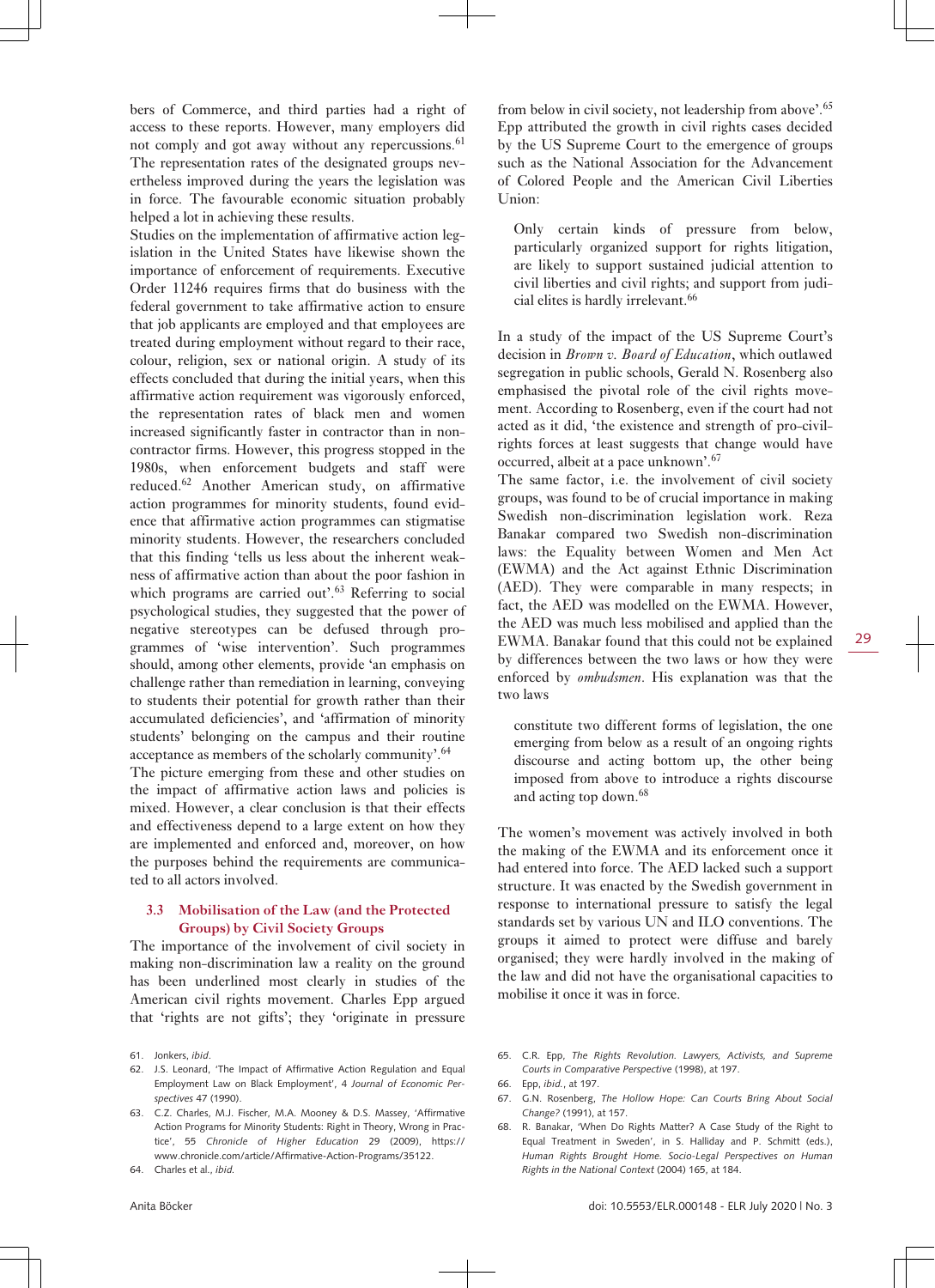The aforementioned study of the Dutch Employment Equity Act came to a similar conclusion. Unlike its Canadian counterpart, the Dutch law was introduced through political pressure from above, not through pressure from below. The drafters of the law expected that organisations of the designated groups would actively mobilise the law once it was in place, but they did not. Trade unions and works councils were also very hesitant to help enforce the law, because they lacked resources and, moreover, did not want to harm their relations with employers.<sup>69</sup>

The role of civil society organisations has also been examined in studies on the implementation and/or mobilisation of European equality law in EU member states. Anna van der Vleuten examined how European gender equality law was implemented in more and less willing member states. Her study shows that unwilling member states can be forced to comply when they are put under pressure ('squeezed' or 'sandwiched') by supranational and domestic actors simultaneously.<sup>70</sup> Constanza Hermanin sought to explain why, fifteen years after its entry into force, the European Racial Equality Directive was very rarely used to claim racial discrimination at the Court of Justice of the European Union (CJEU). Her analysis of jurisprudence of national courts in three member states showed that the absence of CJEU case law was related to scarce litigation for fighting racial and ethnic discrimination at the national level. This scarcity of domestic litigation was, in turn, related to the limited presence, organisational capacities and keenness and capacity to engage in legal strategies of specialised civil society organisations.<sup>71</sup>

30

These and other studies<sup>72</sup> illustrate that civil society groups can play a crucial role in making non-discrimination law a reality on the ground. Non-discrimination laws may be enacted without their involvement, but the chances of 'law in the books' becoming 'law in action' are higher when they are involved in the lawmaking process and perceive the law as 'theirs' once it is in force. The mobilisation of non-discrimination rights often depends on whether there are NGOs that can inform, activate and support members of the protected groups. The enforcement of affirmative action requirements sometimes likewise depends on the actions of civil society organisations.

- 69. Jonkers, above n.60, at 123 ff.
- 70. A. van der Vleuten, 'Pincers and Prestige: Explaining the Implementation of EU Gender Equality Legislation', 3 *Comparative European Politics* 464 (2005).
- 71. C. Hermanin, 'Whither Judicial Europeanization? The Case of the Race Equality Directive', in B. Witte, J. Mayoral, U. Jaremba, M. Wind & K. Podstawa (eds.), *National Courts and European Law: New Issues, Theories and Methods* (2016) 239.
- 72. *E.g.*, A. Böcker, 'Racial Discrimination in The Netherlands', 17 *New Community* 603 (1991); N. O'Brien, 'Social Rights and Civil Society: "Giving Force" without 'Enforcement', 34 *Journal of Social Welfare and Family Law* 459 (2012).

#### **3.4 Support or Resistance within Relevant Social Fields**

Non-discrimination law has to unfold its effects at the shop floor of social life, in what may be considered SASFs.73 Social fields have their own, internally generated rules, norms and routines, and the means of inducing or coercing compliance. These internal rules and processes may hamper or promote compliance with rules emanating from the state. State-made non-discrimination rules may be supported and incorporated into the prevailing norms and structures, but they are more likely to be resisted, at least initially.

Studies on the civil rights movement in the United States have shown that the Supreme Court's 1954 decision in *Brown v. Board of Education* met with fierce resistance in the southern United States. Rosenberg's study of the impact of this federal court ruling led him to conclude that 'while there is little evidence that *Brown* helped produce positive change, there is some evidence that it hardened resistance to civil rights among both elites and the white public'.<sup>74</sup> Resistance to change grew not only in education, but also in other areas. Rosenberg posited that the courts offer only a 'hollow hope' for achieving social change. Victories in court may not prompt much change, as the opposing parties often fiercely resist these changes, and the courts lack effective enforcement powers. According to Rosenberg, '*Brown's* major positive impact was limited to reinforcing the belief in a legal strategy for change of those already committed to it.'75 However, other authors emphasised the importance of this indirect benefit of legal mobilisation. Although *Brown* did not quickly end school segregation, it did give African Americans in the southern United States new hope and helped spur the massive civil rights protests that captured the nation's attention in the following decade.<sup>76</sup> A study on women's struggles for pay equity yielded a similar conclusion. Michael McCann found that the actual gains fell short of the high hopes created by the movement's legal victories; employers' resistance effectively limited pay equity achievements. But women gained a new sense of their rights as workers and their discrimination as women workers; this encouraged them to become more active in labour unions and to press for reforms in areas beyond pay equity.<sup>77</sup> Another study showed that although it did not end discrimination, the Americans with Disabilities Act helped to improve the self-image and to enhance the career aspirations of people with disabilities.<sup>78</sup>

Resistance to change may also take a passive or covert form. Studies of the social impact of the Dutch 1994 Equal Treatment Act found that, in general, the norm of equal treatment enjoyed a high degree of support in

- 74. Rosenberg, above n. 67, at 155; *see also* Barkan, above n. 3, at 158.
- 75. Rosenberg, above n. 67, at 156.
- 76. Berger, above n. 23; Barkan, above n. 3, at 157 ff.
- 77. M. McCann, *Rights at Work. Pay Equity Reform and the Politics of Legal Mobilization* (1994); Barkan, above n. 3, at 160.
- 78. D.M. Engel and F.W. Munger, *Rights of Inclusion: Law and Identity in the Life Stories of Americans with Disabilities* (2003).

<sup>73.</sup> *See* Section 2.3 above.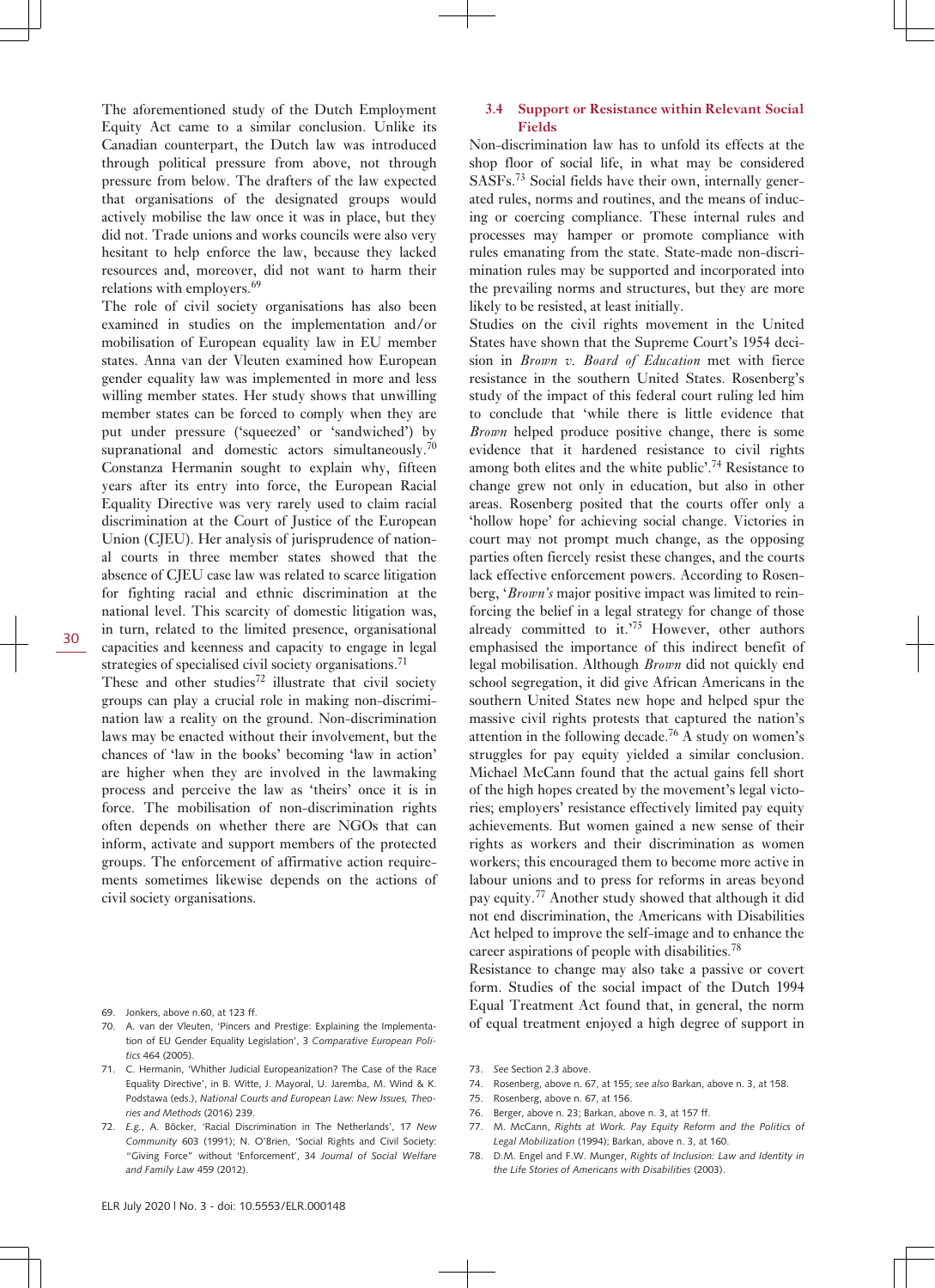the social fields targeted by the law. However, members of these social fields tended to assume that their work practices and routines were in accordance with the law, without really knowing (or asking) what the law required in specific situations. They simply believed that discrimination did not occur in their organisation or industry. The researchers noted, however, that some of the selection criteria and procedures used by, for example, banks or insurance companies, might very well constitute indirect discrimination under the law.<sup>79</sup> A recent study of discrimination in the rental housing market in the Netherlands showed that these findings were still valid. Landlords and rental brokers were not aware that some of their usual practices might be in breach of the non-discrimination legislation. In their everyday practice, discrimination was not really an issue; they were much more preoccupied with issues such as the risk of tenants growing drugs in their properties.<sup>80</sup>

Various other factors and characteristics of social fields may influence compliance with non-discrimination law. One such factor is whether the 'definition of the situation' of the lawmakers is shared within the relevant social fields. In the case of the Dutch Employment Equity Law, employers did not believe that discrimination was an important factor in the disadvantaged position of ethnic minorities in the labour market. This certainly did not help to gain their support and compliance.<sup>81</sup> Other factors are the anticipated costs of compliance and whether the areas of activity concerned are of a mainly instrumental character or of an expressive and evaluative character.  $82$  These factors may explain why large employers were found to be more likely to adapt their employment policies and procedures to comply with the Dutch Equal Treatment Act than small employers.<sup>83</sup>

However, such modifications may represent cosmetic rather than deep changes. In this regard, it is interesting that in the United States one effect of the 1964 Civil Rights Act was that large employers created internal procedures for resolving discrimination complaints, as an alternative to formal legal channels. A study in which complaints handlers were interviewed showed that, on the one hand, such internal procedures encouraged the resolution of many complaints that would find no remedy under law. In this sense, law could be said to cast a broad shadow over the internal dispute resolution pro-

- 79. T. Havinga, 'Aanbieders van goederen en diensten en gelijke-behandelingswetgeving', in I.P. Asscher-Vonk and C.A. Groenendijk (eds.), *Gelijke behandeling: Regels en realiteit. Een juridische en rechtssociologische analyse van de gelijke-behandelingswetgeving* (1999) 371; T. Havinga and C.A. Groenendijk, 'De sociale werking van gelijkebehandelingswetgeving', in I.P. Asscher-Vonk and C.A. Groenendijk (eds.), *Gelijke behandeling: Regels en realiteit. Een juridische en rechtssociologische analyse van de gelijke-behandelingswetgeving* (1999) 495, at 508; Havinga (2002), above n. 47, at 86.
- 80. A. Böcker, A. Terlouw & E. Özdemir, *Discriminatie bij de verhuur van woningen? Een verkennend onderzoek naar verklaringen en de mogelijke aanpak* (2019).
- 81. Jonkers, above n. 60.
- 82. *See* Section 2.1 above.
- 83. Havinga (2002), above n. 47.

cess. At the same time, however, the shadow of law was eclipsed by organisational concerns. Law was found to play a very peripheral role in the complaint handlers' orientations toward discrimination complaints. They were focused on resolving complaints to restore smooth employment relations and tended to recast discrimination claims as typical managerial problems. Lauren Edelman concluded that '[w]hile the assimilation of law into the management realm may extend the reach of law, it may also undermine legal rights by deemphasizing and depoliticizing workplace discrimination'.<sup>84</sup>

In a later study, Edelman argued that an important reason for the limited success of equal employment opportunity law is that employers create policies and programmes such as non-discrimination policies, anti-harassment policies, diversity programs 'that promise equal opportunity yet often maintain practices that perpetuate the advantages of whites and males', $85$  and that even courts defer to these symbolic structures:

The widespread acceptance of organizational policies that symbolize equal opportunity … extends into the legal realm, where courts too often focus on the presence of organizational policies that signify nondiscrimination more than they attend to evidence that minorities and women face systematic disadvantages at work.<sup>86</sup>

These research findings are in line with the basic assumptions of Griffiths' social working approach, in particular the assumption of the socially contingent character of legal knowledge (state-made rules are mediated and transformed by intervening social rules and structures on their way to members of SASFs) and the assumption of legal pluralism (state-made rules often have to compete with the internal rules of social fields, and the latter rules may be clearer and more binding for the members of these social fields).

### **3.5 Can Non-discrimination Law Change People's Hearts and Minds?**

A few studies have focused specifically on the question of whether non-discrimination law can eliminate or reduce prejudice. They tend to assume that it can do so only indirectly.

American studies mostly refer to the example of desegregation (in the army, schools, housing projects) to argue that changes required by law have lessened prejudice by altering the situations in which attitudes are formed or reinforced. As Morroe Berger put it in his study on the role of law in the area of civil rights:

[L]aw does not change attitudes directly, but … by altering the situations in which attitudes and opinions are formed, law can indirectly reach the more private

86. *Ibid.*, at 15.

<sup>84.</sup> L.B. Edelman, H.S. Erlanger & J. Lande, 'Internal Dispute Resolution: The Transformation of Civil Rights in the Workplace', 27 Law & Society Review 497, at 497 (1993).

<sup>85.</sup> L.B. Edelman, *Working Law: Courts, Corporations, and Symbolic Civil Rights* (2016), at 14.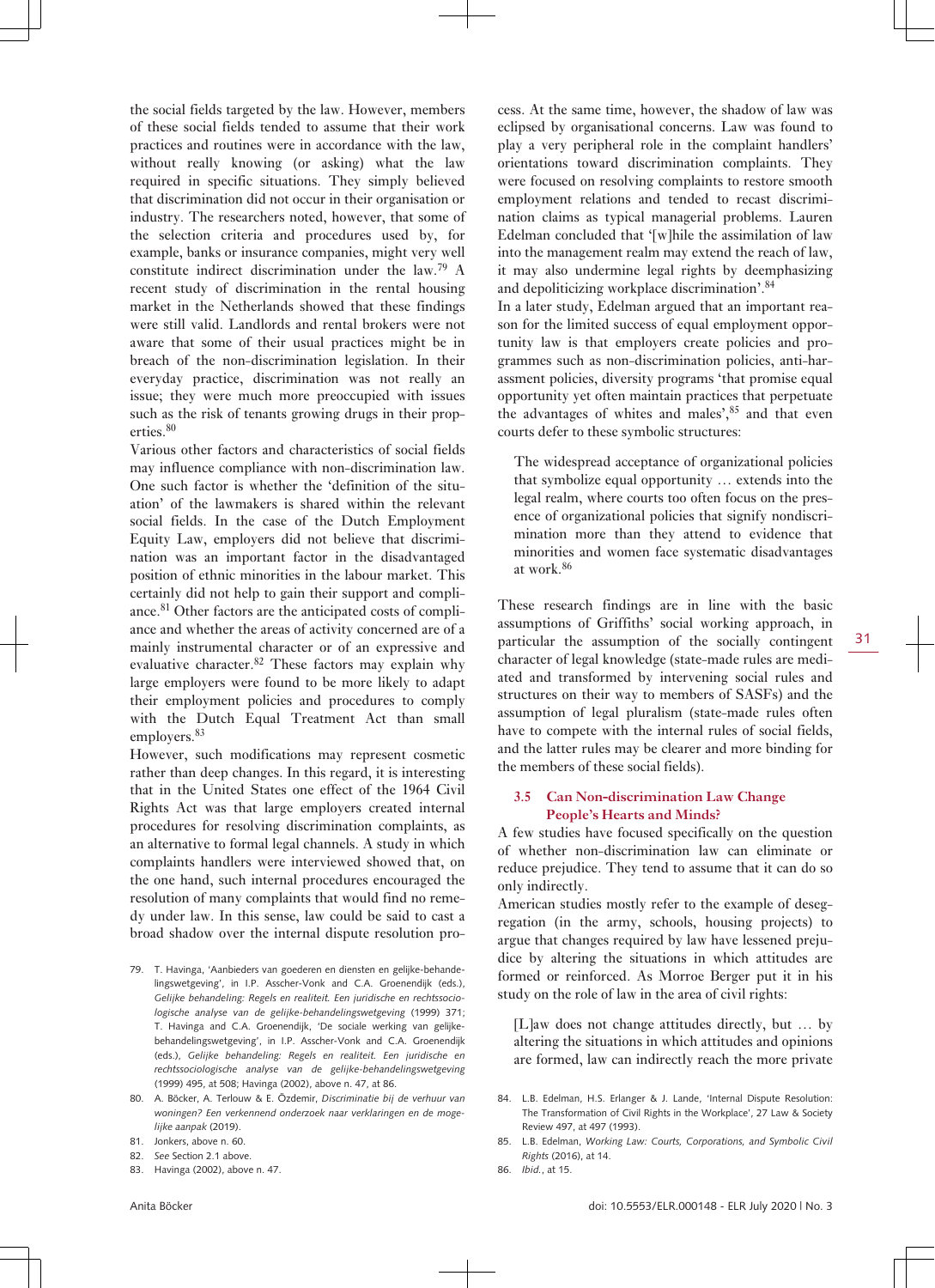areas of life it cannot touch directly in a democratic society.<sup>87</sup>

Berger cited Gordon Allport's contact hypothesis, which holds that interpersonal contact can reduce prejudice. It is important to note, however, that Allport himself emphasised that only under certain conditions would interpersonal contact reduce prejudice:

Prejudice … may be reduced by equal status contact between majority and minority groups in the pursuit of common goals. The effect is greatly enhanced if this contact is sanctioned by institutional supports …, and provided it is of a sort that leads to the perception of common interests and common humanity between members of the two groups.<sup>88</sup>

These facilitating conditions (equal status, common goals, intergroup cooperation and institutional support) may well be managed in experiments. Experimental research has indeed yielded evidence that externally imposed desegregation can reduce prejudice over time. The authors of a recent study presented their findings as a refutation of Sumner's contention that legislation cannot change mores.<sup>89</sup> Unfortunately, however, the conditions outlined by Allport are much more difficult to meet in real social life. Prospects are most favourable in the area of education.

Another psychological mechanism is the cognitive dissonance mechanism. Robert L. Kidder referred to this mechanism to explain the decline in expressions of racial prejudice and hatred found in surveys in the southern United States after the Supreme Court's 1954 school desegregation decision:

[P]eople cannot persist in behaving in ways that are incompatible with their beliefs and values.… If the law prevents people from acting consistently with old beliefs and values, then they abandon the old beliefs and adopt new ones which fit the actions they find themselves doing.<sup>90</sup>

However, he questioned the reliability and validity of the surveys' results.

A recent American study has found that legalising samesex marriage has accelerated the acceptance of homosexuality.<sup>91</sup> The researchers examined each US state's level of bias against gay people before and after the legalisation of same-sex marriage in that state. They found that, although bias against gay people was already on the

- 89. A. Eller, D. Abrams & M. Koschate, 'Can Stateways Change Folkways? Longitudinal Tests of the Interactive Effects of Intergroup Contact and Categorization on Prejudice', 72 *Journal of Experimental Social Psychology* 21 (2017).
- 90. R.L. Kidder, *Connecting Law and Society. An Introduction to Research and Theory* (1983), at 119.
- 91. E.K. Ofosu, M.K. Chambers & E. Hehman, 'Same-Sex Marriage Legalization Associated with Reduced Implicit and Explicit Antigay Bias', 116 *Proceedings of the National Academy of Sciences* 8846 (2019).

decline, it began to drop more quickly after the legalisation of same-sex marriage. This finding suggests that legal change, the symbolic message of law, can sway public opinion, improving tolerance for members of stigmatised groups. However, there was some evidence of a backlash in states that only legalised same-sex marriage following federal legalisation. The researchers therefore added the caveat that '[f]or laws to change minds, it is possible that the laws must be perceived as intrinsically motivated by the people'.<sup>92</sup> A similar study was conducted in Europe. Like its US counterpart, it found that the legal recognition of same-sex relationships was associated with an increase in favourable attitudes towards sexual minorities. The effects were widespread across demographic groups. The researchers concluded: 'Our results suggest that laws can exert a powerful influence on societal attitudes.'<sup>93</sup>

Kidder would probably not share this optimism. As said, he questioned the reliability and validity of surveys that measured a decline in racist attitudes in the years after the US Supreme Court's decision in *Brown v. Board of Education*. Kidder argued that there were other changes, for example in the composition of the southern population, which might explain the measured change in attitudes. Moreover, people might just have learnt to conceal racist attitudes when answering survey questions.<sup>94</sup> Last but not least, Kidder pointed out that even a genuine shift in people's attitudes towards racial minorities may not put an end to institutionalised racism. Referring to the example of school desegregation in the United States, he argued that regardless of

[w]hether whites care or not for minority groups and racial equality … their pursuit of economic security and the best housing they can afford produces patterns of residential segregation which are reflected in school populations.<sup>95</sup>

This also raises the question of what is more important, changes in (patterns of) behaviour or changes in attitudes and beliefs? It can be argued that, overall, disadvantaged groups will benefit first of all from changes in 'external' behaviour; they will benefit most when they are no longer confronted with *practices* of discrimination in major areas of life.

### 4 Concluding Remarks

There is no unequivocal answer to the question of whether law can change 'hearts and minds'. The overall picture emerging from the sociolegal literature is that

- 93. C.G. Aksoy, C.S. Carpenter, R. De Haas & K. Tran, 'Do Laws Shape Attitudes? Evidence from Same-Sex Relationship Recognition Policies in Europe', *EBRD Working Paper* 2018:219.
- 94. Kidder, above n. 90, at 125.
- 95. *Ibid.*, at 125-6.

<sup>87.</sup> Berger, above n. 23, at 217, 229.

<sup>88.</sup> G.W. Allport, *The Nature of Prejudice* (1954), at 281.

<sup>92.</sup> J.M. Chen, 'When Laws Change Minds', *Psychology Today*, 23 April 2019, [https://www.psychologytoday.com/ie/blog/race-in-new-world/](https://www.psychologytoday.com/ie/blog/race-in-new-world/201904/when-laws-change-minds) [201904/when-laws-change-minds](https://www.psychologytoday.com/ie/blog/race-in-new-world/201904/when-laws-change-minds) (last visited 28 February 2020).